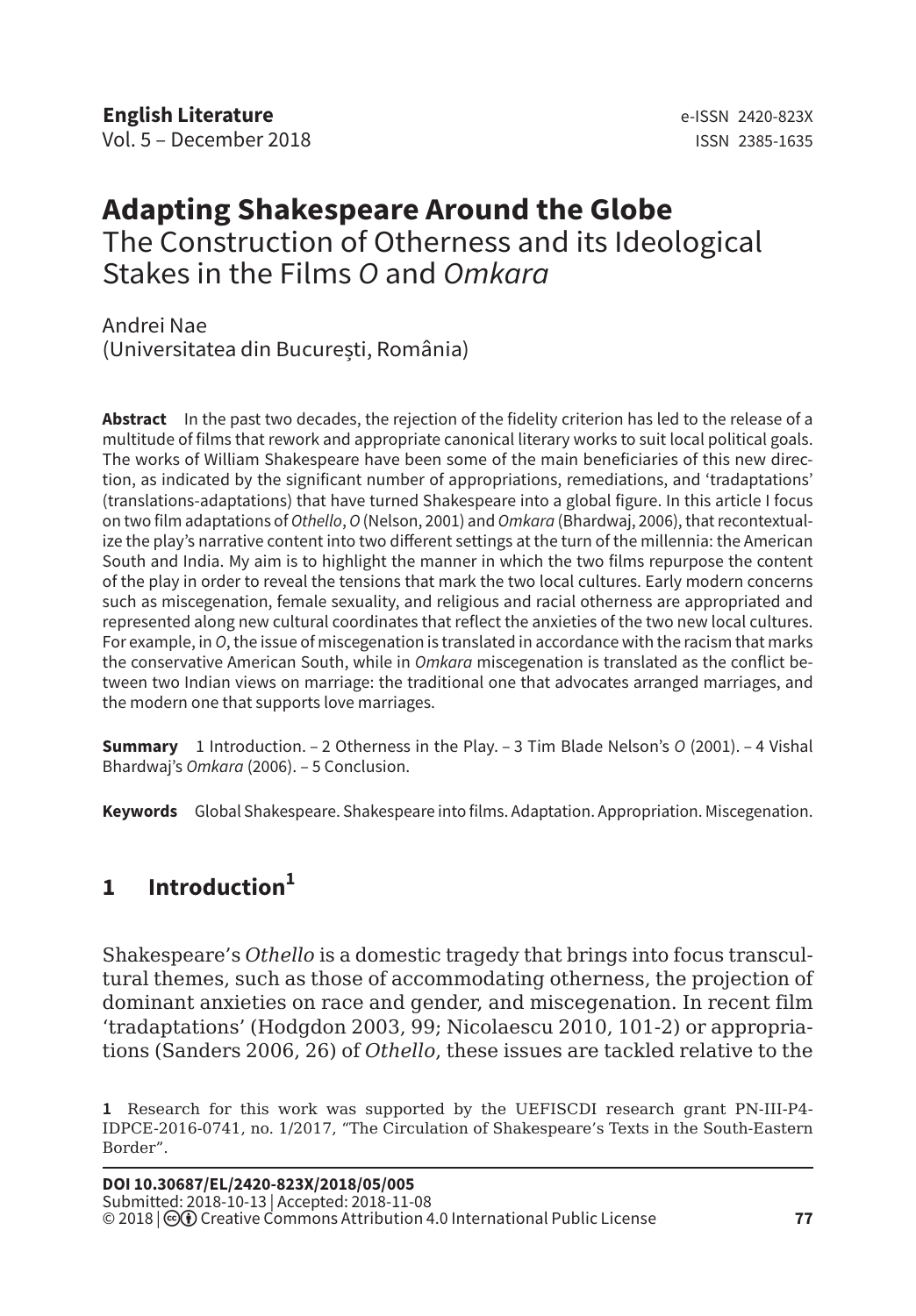new cultural contexts in which the narrative content is transposed. The aim of this paper is to analyse the cultural translation of these themes in Tim Blake Nelson's *O* (2001) and Vishal Bhardwaj *Omkara* (2006). Both films rework and repurpose Shakespeare so as to fit their respective local cultural tensions, namely the inclusion of African-Americans in South American society, and the tension between conservative and liberal/progressive views on marriage in contemporary India. The two films are indicative of a deterritorialized condition of Shakespeare's works that, in the age of globalisation, have travelled beyond national English border and have been adapted to new cultural environments.

### **2 Otherness in the Play**

The in-betweenness of *Othello* is announced as the play's main theme from its very beginning by its subtitle, *The Moor of Venice*, which features the juxtaposition of two nouns representing two irreconcilable cultures. Venice is the name of a Christian, almost modern state, while 'moor' is a word that in the late sixteenth and early seventeenth centuries designated inhabitants of Northern Africa, who could be non-black Muslims, black Christians or black Muslims (Hall 2007, 359). The type of otherness predicated by the historical meaning of 'moor' is a broad one which may include religious, ethnic, racial alterity, or any intersection of the three. In the case of Shakespeare's *Othello*, the kind of otherness to which the play refers seems primarily to be a racial one. The text of the play undeniably remarks Othello's black complexion, yet it is not clear to what extent the phrases used are to be treated as an objective representation of the character, as exaggerations of Iago, or as embellishments of the author. If Iago's descriptions are accurate, "black ram" (*Othello*, I, 1, 26), then Othello is to be considered as having a very dark skin colour, thus signifying radical otherness. If, on the other hand, Iago is merely exaggerating out of hate, or Shakespeare was only embellishing his character's speech with hyperboles, then Othello is a moor with a lighter black skin colour. In this case, the character is more familiar and what is stressed is his hybridity.

Othello's hybridity is reflected throughout the entire play and marks the character's evolution from a valiant soldier in the service of the Venetian state to a murderer. He is a case of mimicry, "almost the same, but not quite" (Bhabha 1994, 86) and it is up to the other characters, depending on their goals and interests, to recognise Othello's sameness and discard his otherness, or, conversely, to acknowledge his otherness and ignore his sameness. As far as the former case is concerned, characters such as the senators will describe him as a "valiant Moor" (*Othello*, III, 1, 35) and Cassio will claim "For I have serv'd him, and the man com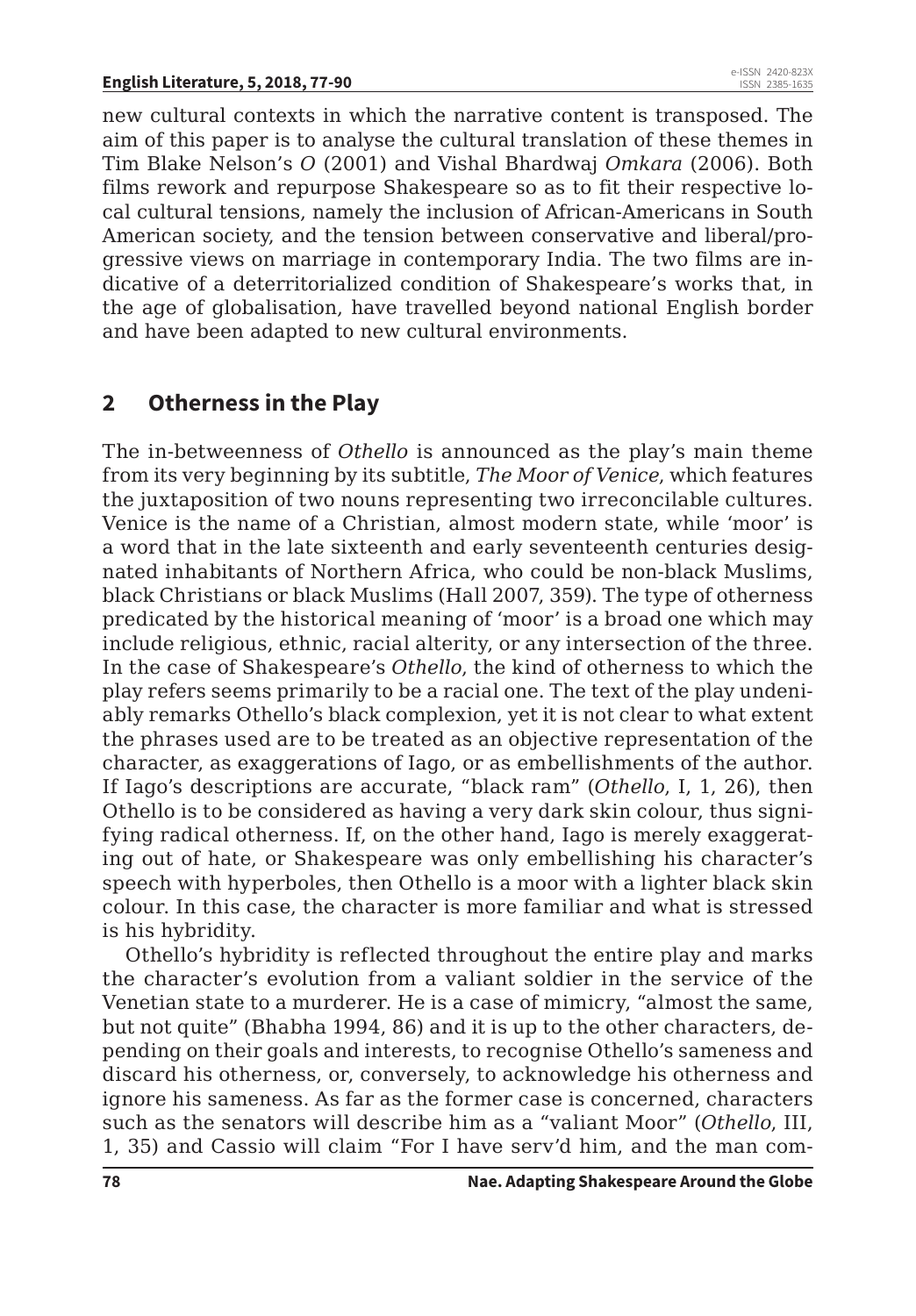mands | Like a full soldier" (*Othello*, II, 1, 47-8). As far as the latter case is concerned, Roderigo and especially Iago are very keen on stressing his otherness.

Their prejudice against Othello relies on early modern conceptualizations of the soul, which pay tribute to Ancient Greek accounts by Plato and Aristotle. As Peter Harrison argues, one fundamental preoccupation of early modern philosophy was the condition of man after the Fall. A salient trait of post-lapsarian man that early modern philosophers sought to mend was man's (or, to be more precise, reason's) incapacity to govern the passions (Harrison 2007, 6). While reason was regarded as a higher nobler part of the soul, the divine part of man even, the passions were seen as unruly motions of the sensitive, animal, natural part of man, which were intimately connected to the body and the senses (Dixon 2003, 18-21). While western culture had a long tradition of cultivating and inventing therapies to tame the passions,**<sup>2</sup>** non-western cultures had no such preoccupation, which meant that their subjects, sharing the same decayed post-lapsarian condition, were likely to let themselves be governed by the passions, i.e. by their animal parts.

Reading *Othello* from this perspective, we can claim that Iago's slanderous insults are also informed by early modern pre-psychology. In fact, Iago's overtly expressed view on the soul tunes in very well with the debates unfolding and the ideas that circulated in Shakespeare's time:

Our bodies are gardens, to the which our | wills are gardeners; […] But *we have | reason to cool our raging motions, our carnal | stings, our unbitted lusts*; whereof I take this that | you call love, to be a sect or scion. (*Othello*, I, 3, 44; italics added)

Iago endorses the idea of a conflicting nature of man, with his body and its 'motions' struggling against a reason which seeks to 'cool' them. The garden metaphor sheds light upon the privileged position occupied by reason in relation to the sensitive part of the soul (Dixon 2003, 31). Consequently, when Iago calls Othello "an old black ram" (*Othello*, I, 1, 26) or "barbary horse" (*Othello*, I, 1, 26), he hints at the presupposed dominance of his lower sensitive part of his soul over reason. Even those descriptions that do not allude to the animal world still refer to his body, "thick lips" (*Othello*, I, 1, 26) or "his Moorship" (*Othello*, I, 1, 24) and, therefore, stresses the same anxiety of the unnatural government of the sensitive over the rational soul. Given the overemphasis laid by Iago on Othello's difference and the rapaciousness with which he projects what we today might call negative stereotypes on his black skin, it is safe to say that, for

**<sup>2</sup>** Richard Sorabji (2000) in his book *Emotion and Peace of Mind* argues that developing therapies for taming the passions are as early as Stoic philosophy.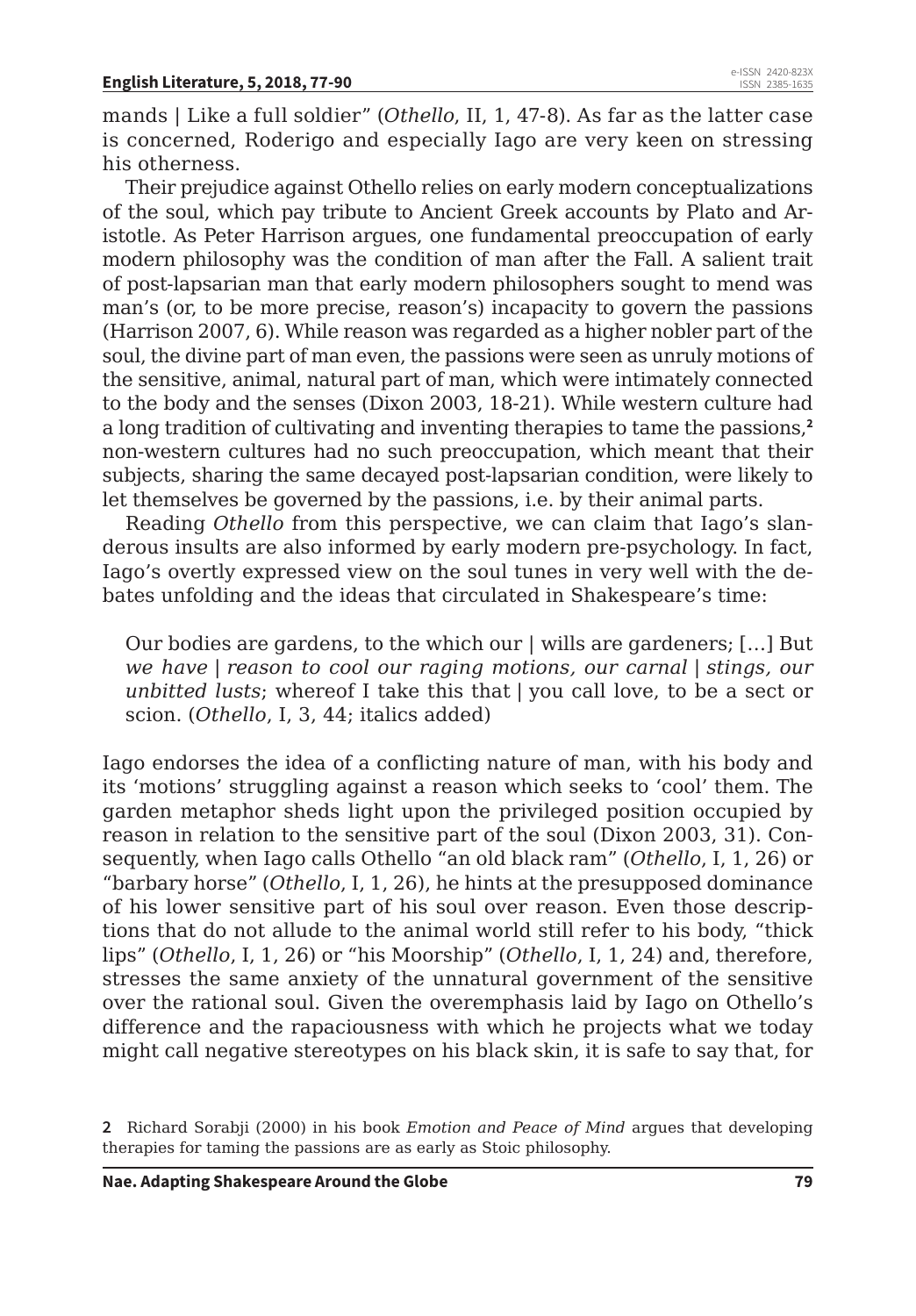Iago, Othello's turns into "*menace* – a difference that is almost total but not quite" (Bhabha 1994, 91; italics in the original).

Intimately related to Othello's otherness and his hybridity is the issue of miscegenation. While Brabatio's "treason of the blood" (*Othello*, I, 1, 28) may mislead us into reading Othello's and Desdemona's marriage in nineteenth- and early twentieth-century racialist terms, I propose that we approach their marriage by referring to the same early modern philosophical context. In early modernity, man's soul was viewed as a microcosmos. The conflict between reason and the passions was reflected in the world outside man as well, both in politics and in the family. From a political point of view, the king represented reason while the masses represented the passions; in the domestic sphere of the family the parallel was just as valid. Because women were deemed incapable of properly governing their passions, they had to submit themselves to their husband's reason (Harrison 1998, 51). However, if the husband himself was a person incapable of managing his own sensitive part, then how could he be able to successfully keep his wife in check? The bond between Desdemona and Othello is seen as unnatural first and foremost because, according to early modern conceptions, the foundation of masculine supremacy is undermined by Othello's being subdued by the sensitive part of his soul. Married to Othello, Desdemona would become an unruly wife under a husband incapable of governing her.

The play further reflects early modern anxieties with respect to women's fickleness, inconstancy, and tendency to yield to the passions. When discussing Desdemona's love for Othello, Iago claims that

Her *eye* must be *fed*; | and what delight shall she have to look on the | devil? When the blood is made dull with the act of | sport, there should be, again to inflame it and to | give satiety a fresh appetite,—loveliness in favour; | sympathy in years, manners, and beauties; all which | the Moor is defective in: now, for want of these | required conveniences, her delicate tenderness will | find itself abused, begin to heave the gorge, | disrelish and abhor the Moor; very *nature* will | instruct her in it, and compel her to some second | choice […]. (*Othello*, II, 1; italics added)

According to Iago, Desdemona's attraction to Othello is driven by her desire to please her senses. Such a carnal love cannot last, hence she will move on to the next lover, once her appetite is satiated. The use of the word "nature" in "very nature will instruct her" suggests that she has no control over her bodily appetitive side, that she is a slave to her passions. This description of Desdemona is in keeping with the early modern prejudice against women as sensuous, fickle and inconstant beings.

Besides the fear of untamed passions, Othello's otherness is additionally buttressed by his association with pre-modern practices. The only reason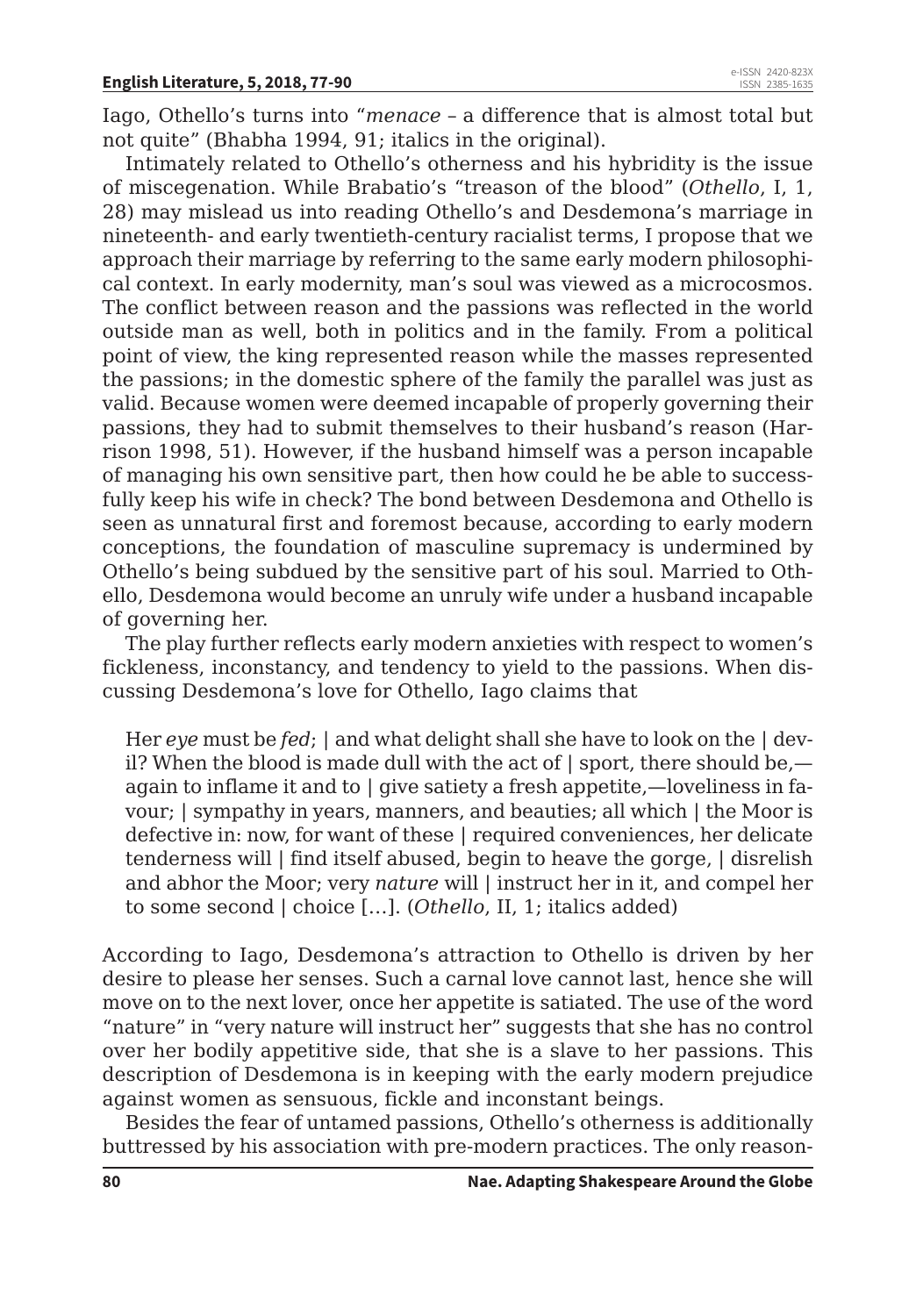able explanation for Desdemona elopement that Brabantio can come up with is the use of magic.

O thou foul thief, where hast thou stow'd my daughter? | Damn'd as thou art, thou hast enchanted her; | […] That thou hast practis'd on her with foul charms; | Abus'd her delicate youth with drugs or minerals | That weaken motion:—I'll have't disputed on. (*Othello*, II, 1, 32)

Magic and sorcery are chiefly pre-modern practices, against which Christianity warns. In the eyes of Brabantio, who voices a widely shared cultural anxiety, Othello is a not only of a different race, but also a pagan. Brabantio's accusation completes the spectrum of anxieties carried by Moorish identity in the sense that now Othello's racial otherness intersects that of religious otherness.

In the context of the characters' radical positions towards Othello, it is interesting to see how Othello regards himself. Not surprisingly, his opinion of himself is ambivalent, partly confirming the views of both sides. On the one hand, Othello regards himself as being capable of governing his passions: "My parts, my title, and *my perfect soul* | Shall manifest me rightly" (*Othello*, II, 1, 30; italics added) and tells Iago that he wants to know the truth about Desdemona: "not To please the palate of my appetite; | Nor to comply with heat,—the young affects" (*Othello*, III, 1, 42). On the other hand, when he is faced with the brawl roused by Cassio he admits: "Now, by heaven, My blood begins *my safer guides to rule;* | *And passion, having my best judgement collied*, | Assays to lead the way (*Othello*, II, 2, 64; italics added). Othello adopts the dominant discourse on otherness by sharing the general idea that women easily give sway to their appetites: "Oh, curse of marriage. | That we can call these delicate creatures ours. | And not their appetites!" (*Othello*, III, 3, 83). He regards the Turks as the radical others against whom the Venetian community and he define themselves: "Are we turn'd Turks, and to ourselves do that | Which Heaven hath forbid the Ottomites?" (*Othello*, II, 3, 62). Yet he does not refrain from committing murder, an act that defies his alleged allegiance to the laws of the Venetian state. He denies having used magic in wooing Desdemona, but tells her that the handkerchief that his mother gave him has "magic in the web of it" (*Othello* IV, 3, 92).

Othello is incapable of creating a coherent narrative about himself that can accommodate both facets of his identity. In this sense, the play turns into the story of a struggle between Othello's Venetian identity and his pre-modern Moorish identity, with the latter prevailing towards the end: "that in Aleppo once, | Where a malignant and a turban'd Turk | Beat a Venetian" (*Othello*, V, 2, 137).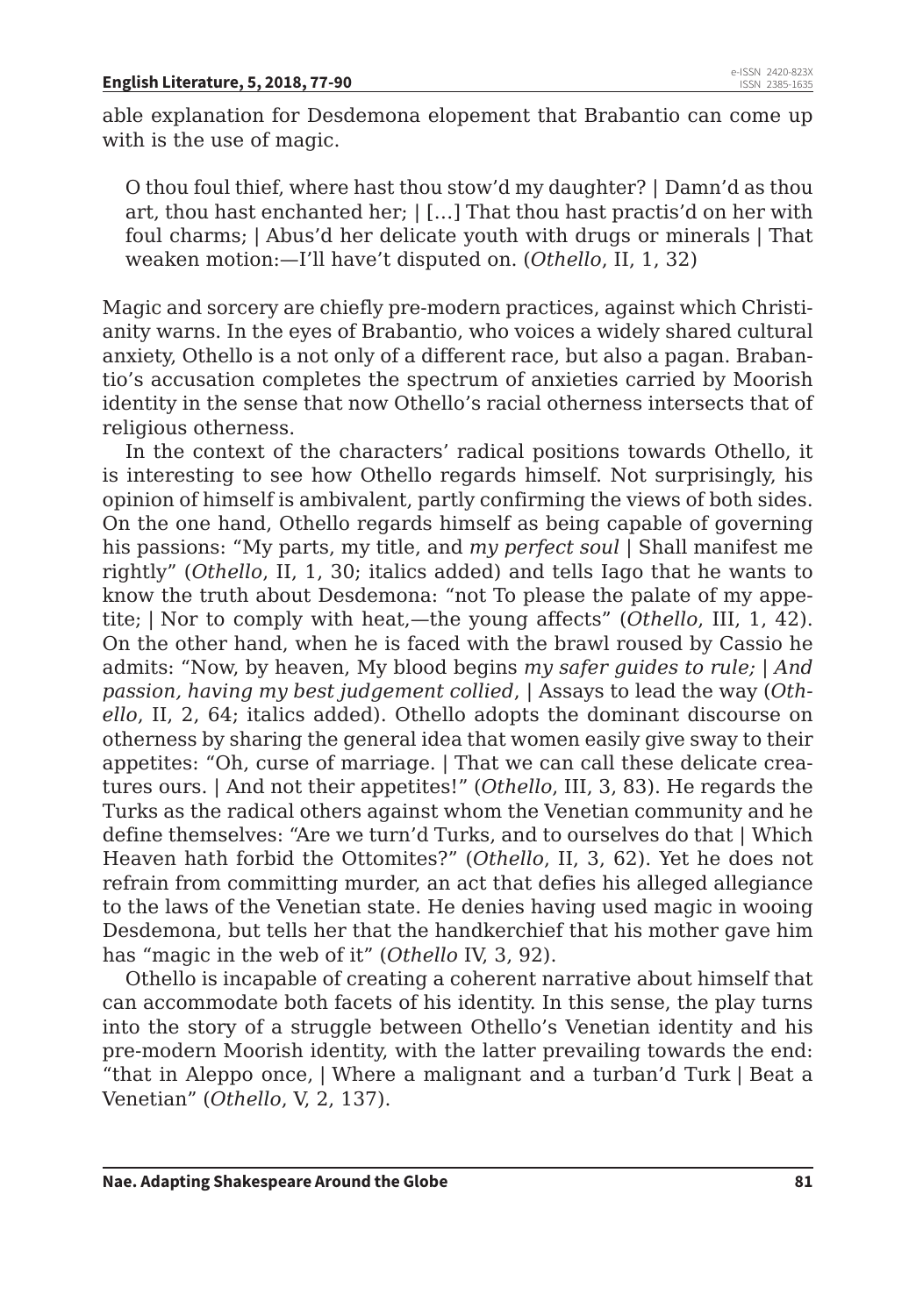#### **3 Tim Blade Nelson's** *O* **(2001)**

Tim Blake Nelson's *O* is an appropriation of Shakespeare's *Othello*, which transposes the narrative content of the play to a new cultural context – the South of the USA at the turn of the millennia. The chronotopical shift refashions the themes of otherness, hybridity, projection of anxieties onto race, and the fickle nature of women. The film's main character, Odin, referred to as 'O', is the only African-American student in his high-school and is the top player of its basketball team. Like Othello, he is a case of hybridity since he overtly relinquishes his ghetto background, yet can never fully absorb the dominant white culture. As in the play, depending on each character's interests, Odin is regarded either as being 'a good boy' by his coach, who is nicknamed 'the Duke', or a rapist and drug user who has had trouble with the Police, by dean Brable. Unlike the play in which Othello is the only moor featured and the position of the radical other is occupied by the Turks, the film casts another African-American as the radical other: Dell, the drug dealer. In this case, Odin is left to fill the gap between the dominant white culture and the African American subculture.

In addition to the accounts of other characters, the film makes use of its own narrative affordances, such as the visual and aural mode, in order to render hybridity. For example, the love-making scene between Desi and Odin abounds in shots of the intertwining of Desi's white skin and Odin's black complexion. The beginning of the film features images of doves interrupted by that of a hawk soaring above the basketball ground, with Giuseppe Verdi's aria *Ave Maria*, from his opera *Otello*, playing in the background. This scene points to Odin's otherness, as well as his outstanding skills as a sportsman. Musically, hybridity is rendered by the cutting of *Ave Maria*, a symbol of white dominant culture, with Deep 6ix's *Bum Bum*, a subversive hardcore rap song, symbolising subversive alternative African American culture (Hodgdon 2003, 101).

One of the most important changes from Shakespeare's text to the screen and from early modern Europe to the American South of the turn of the millennia is the manner in which the characters relate to Othello's/ Odin's hybridity. While western early modernity disavowed ambiguity, because it was associated with non-Christianity, superstition, pre-modernity and unruly passions, the white American youth culture of the early 2000s finds itself at the opposite pole and seems to fetishize rather than abhor hybridity. This fascination with hybridity dovetails with the conception of individualism that underpins the cultural identity of modern western white teenagers and young adults. Beginning with the second half of the twentieth century, youth culture seems to have adopted the defiance of social norms as a norm itself. Consequently, individuals who wish to assert their culture identity as young modern westerners often have to balance the need to comply with dominant social norms, but at the same time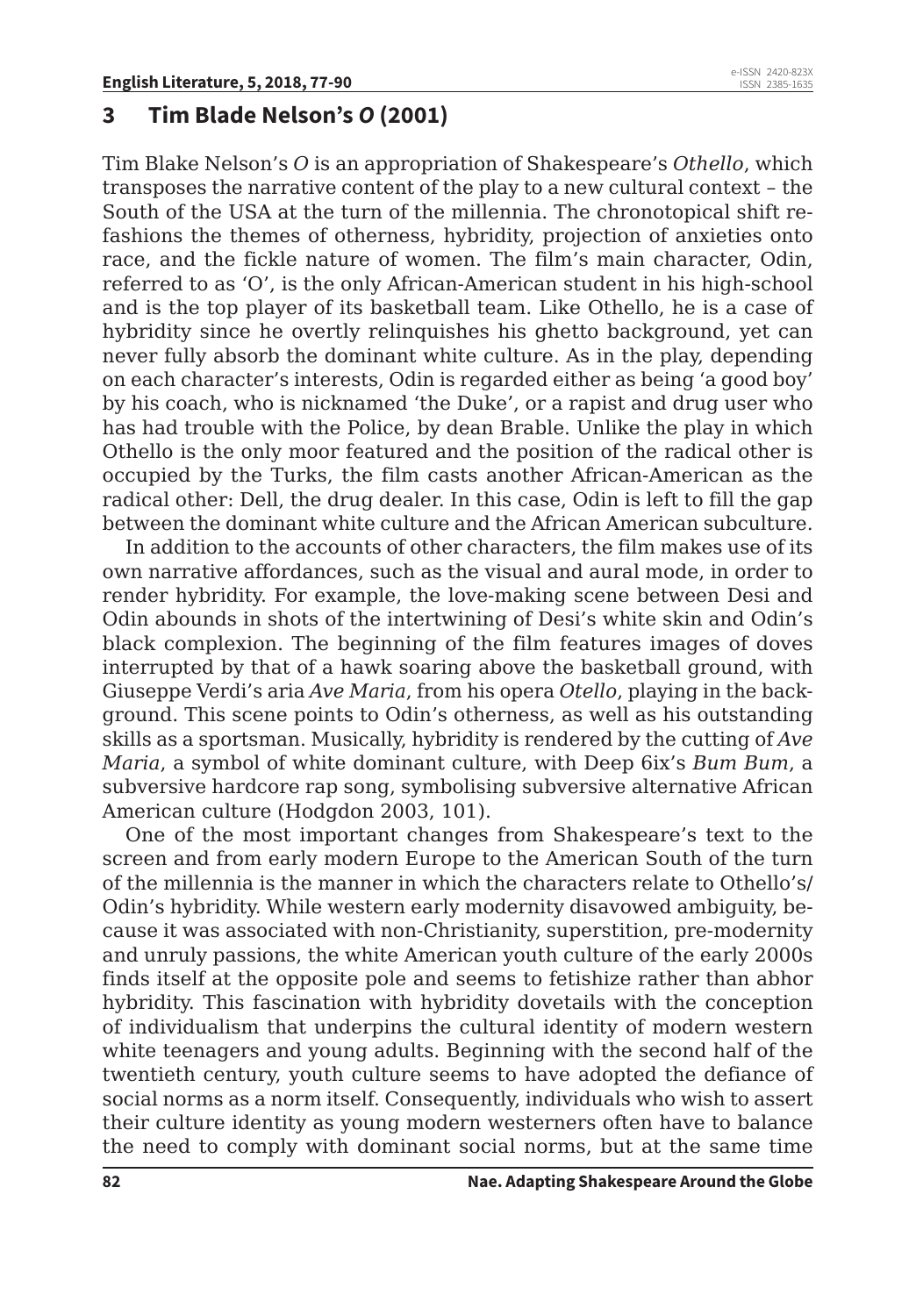must defy them to a moderate, acceptable degree. This means that many youngsters deliberately adopt the values and norms of subaltern cultural identities that would generally be considered out of tune with their cultural backgrounds. Young white middle-class Americans often become affiliated with a variety of subcultures that are created around a particular artistic movement that asserts the identity of various subaltern groups. *O* is representative of these cultural dynamics because it portrays the manner in which the white students of Alabama seem to be deeply immersed in African-American culture: they listen to gangsta rap at their parties, use African-American slang, and even buy drugs from an African-American drug dealer (Hodgdon 2003, 102).

The desire to be different in order to attain cultural capital is best exposed at the beginning of the film, when Hugo explains:

"All my life, I always wanted to fly. I always wanted to live like a hawk. I know you're not supposed to be jealous of anything, but [...] to take flight, everything and everyone, now that's living". (Tim Blake Nelson, *O*. 2002. DVD, Lionsgate, 2′)

Judging from this point of view, Hugo's evilness is first and foremost driven by envy – he is envious of Odin's otherness and is dissatisfied with his sameness. Arguably, Hugo develops an inferiority complex due to the fact that, because he is just like everybody else but not like Odin, he is neglected by his father. A similar fascination with hybridity can be found in Desi. Before making love to Odin, she tells him to have her however he wishes, thus indulging in the phantasy of black men raping women (Burnett 2007, 69). Ironically, while throughout the film Odin tries to be white, all other characters around him try to be black.

While it may be tempting to claim that in this case white culture loses its dominant position, the film makes sure to remind the viewer that, although identities are liquid and heterogeneous, the power relations are still balanced in favour of WASP culture, and that the assertion of otherness is confined within the limits dictated by the ruling culture. The setting in which the plot unfolds is marked as inhospitable to African-Americans as Venice was to Othello. When Odin visits Desi at night, she is wearing an A-shirt with the Confederate flag on it. In their discussion Desi says she does not understand why she cannot use the word "nigger" since "[her] people invented the word", thus alluding to the fact that even at its very core, African-American identity is indebted to the dominant white culture.

Secondly, despite the cultural capital that hybridity may have in the eyes of the ruling culture, one should not ignore the fact that this capital is valid only in as much as it can entertain the dominant white audience. Basketball, and hip hop music for that matter, are indeed a way of getting out of the ghetto, but this type of social mobility is institutionalised, approved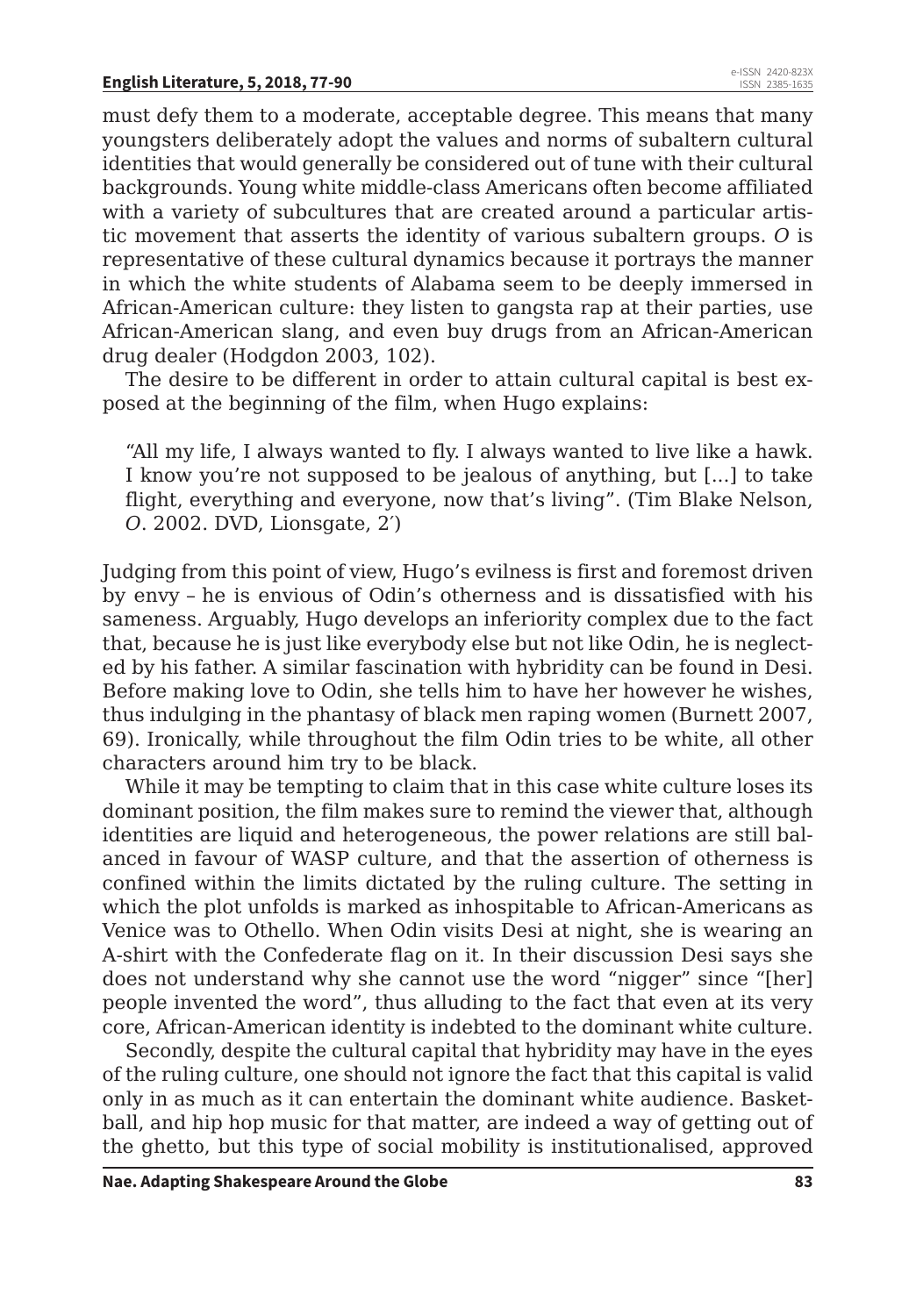### **English Literature, 5, 2018, 77-90** e-ISSN 2420-823X

of, and supported by the dominant culture. Difference is to be manifested only within the confines of the stage, or within the "magic circle" (Huizinga 1949, 10) of the basketball court and by no means outside of them. Once difference steps out of the magic circle, punishment ensues. At one point during the film, Odin takes part in a slam dunk contest. Being infuriated by the suspicion of his lover's betrayal, he performs his first dunk so violently that he bends the rim of basket. He then hits that basket's backboard with the ball in order for the basket to fall and subsequently lifts the oval rim of the basket in front of the audience. The oval form of the rim suggests Odin's asserting his identity outside the framework imposed by the dominant culture. When he does that, the cheering and applause turn into booing and hooting and he is "lucky he isn't suspended". It is also worth noting that the cloth covering the table of the jury has a Confederate flag pinned on it (fig. 1).



Figure 1. Tim Blake Nelson. *O*. 2002. DVD, ©Lionsgate

As with Shakespeare's character, Odin is incapable of finding the right balance between his native culture and the 'adoptive' one. The more jealous he is, the more he confirms negative stereotypes about African-Americans. His love-making to Desi turns into rape, he indulges in the drugs given by Dell and Hugo, and, finally, he kills Desi in what resembles a school shooting scenario. In his final speech, Odin reminds one of Othello, who in the end admits that he could not tame his "Turk".

Now, somebody here knows the truth. Somebody needs to tell the goddamn truth. My life is over. That's it. But while you're all out here living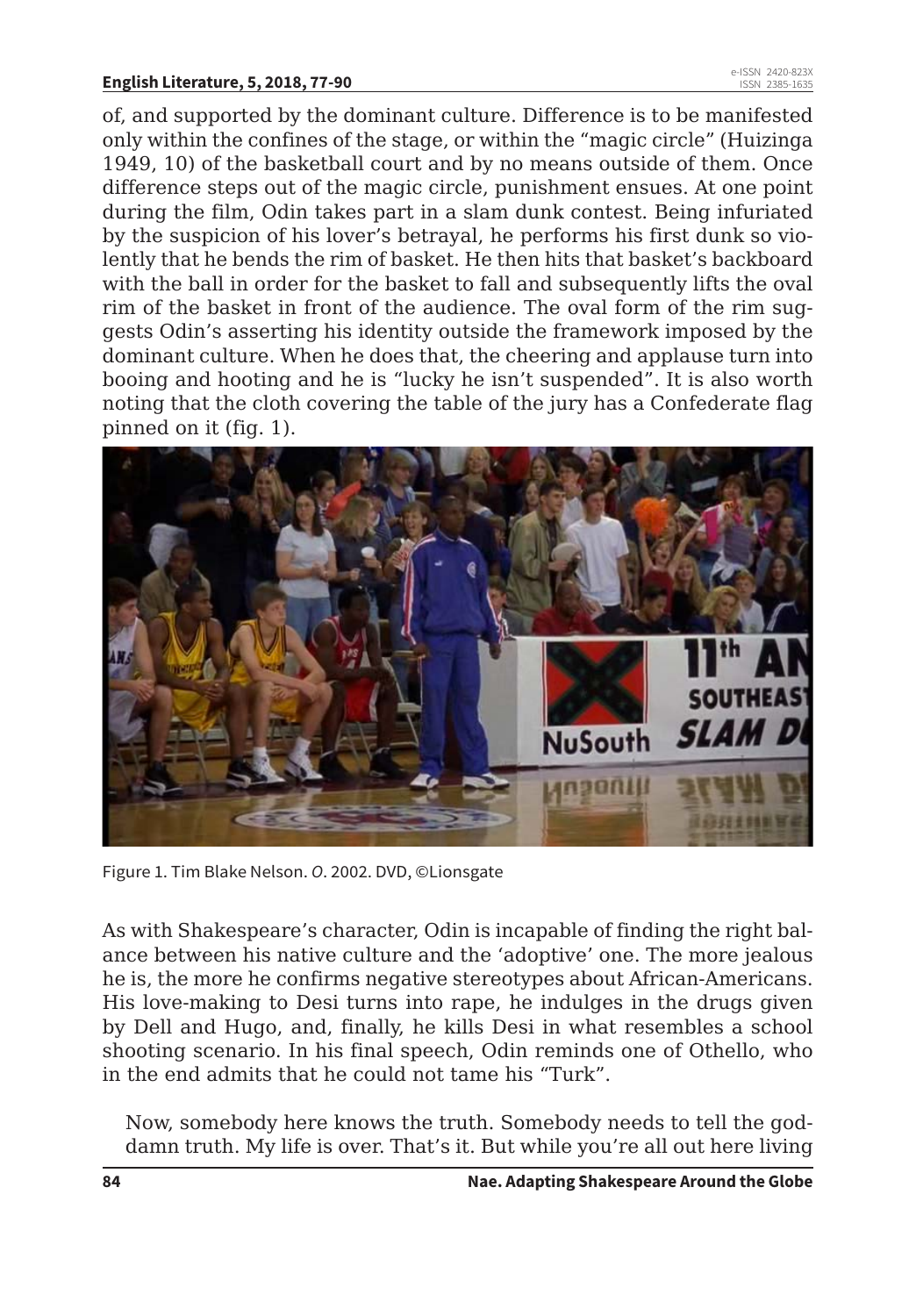yours, sitting around, talking about the nigger who lost it, back in high school, you make sure you tell them the truth. You tell them I loved that girl. I did. But I got played. He twisted my head up. He fucked it up. I ain't no different than none of y'all. My mom ain't no crack head. I wasn't no gangbanger. It wasn't some hood rat drug dealer that tripped me up. It was this white, prep school motherfucker standing right there.[…] You tell them where I'm from... didn't make me do this. (85′)

Although Odin denies his difference and claims that his African-American identity did not motivate his action, his speech is undermined by the very language he uses. Each denial is expressed in African-American dialect, denying the very denial he expresses. His slang connotes the very identity he claims he does not have. Othello's Turk is Odin's language. Furthermore, after committing suicide, Odin is left in a position imitating a hawk with spread wings, thus reaffirming his difference. The final scene features the Police arresting Hugo and news reporters covering the events. The film suggests that the truth so feverishly invoked by Odin will always be mediated and filtered by the white dominant culture (Burnett 2007, 85).

While otherness and hybridity are at the core of the film, the issue of miscegenation has a somewhat ambiguous status. Although the action is set in the South, a region associated with discrimination against African-Americans, the film rarely alludes to pre-Civil War ideas about race. It would also be far-fetched to claim that the film is in any way essentialist. While Odin's last speech does prove that he is incapable of suppressing his cultural roots, nowhere is it implied that Odin acts the way he does because of some biological predetermination. The film's assumption seems to be that one's milieu exerts such a pressure on the individual that it is almost impossible for him or her to overcome it. Taking this assumption into account, Odin and Desi's relationship is frowned upon by the community because it brings together two cultural identities that for the South American dominant culture are irreconcilable.

While the issue of race in *O* lacks the philosophical underpinnings of Shakespeare's play, the views of Hugo with respect to femininity seem to be closer to the ones expressed by Iago. Hugo tells Odin that white women are "snaky. All right, they're horny snakes. They act like we're the ones who want sex, but they want it worse than us, man. They're just subtle about the way they go after it" (37′). This stereotypical image of women goes along the lines of the considerations on femininity expressed in early modern times. Without using the archaic notions of passions and motions, the film maintains the idea that women are driven by sensual needs rather than rational thought. Femininity, therefore, is yet another locus onto which the dominant culture can project its anxieties. Consequently, the love relationship between Odin and Desi is also troublesome because it intersects anxieties related both to race and gender.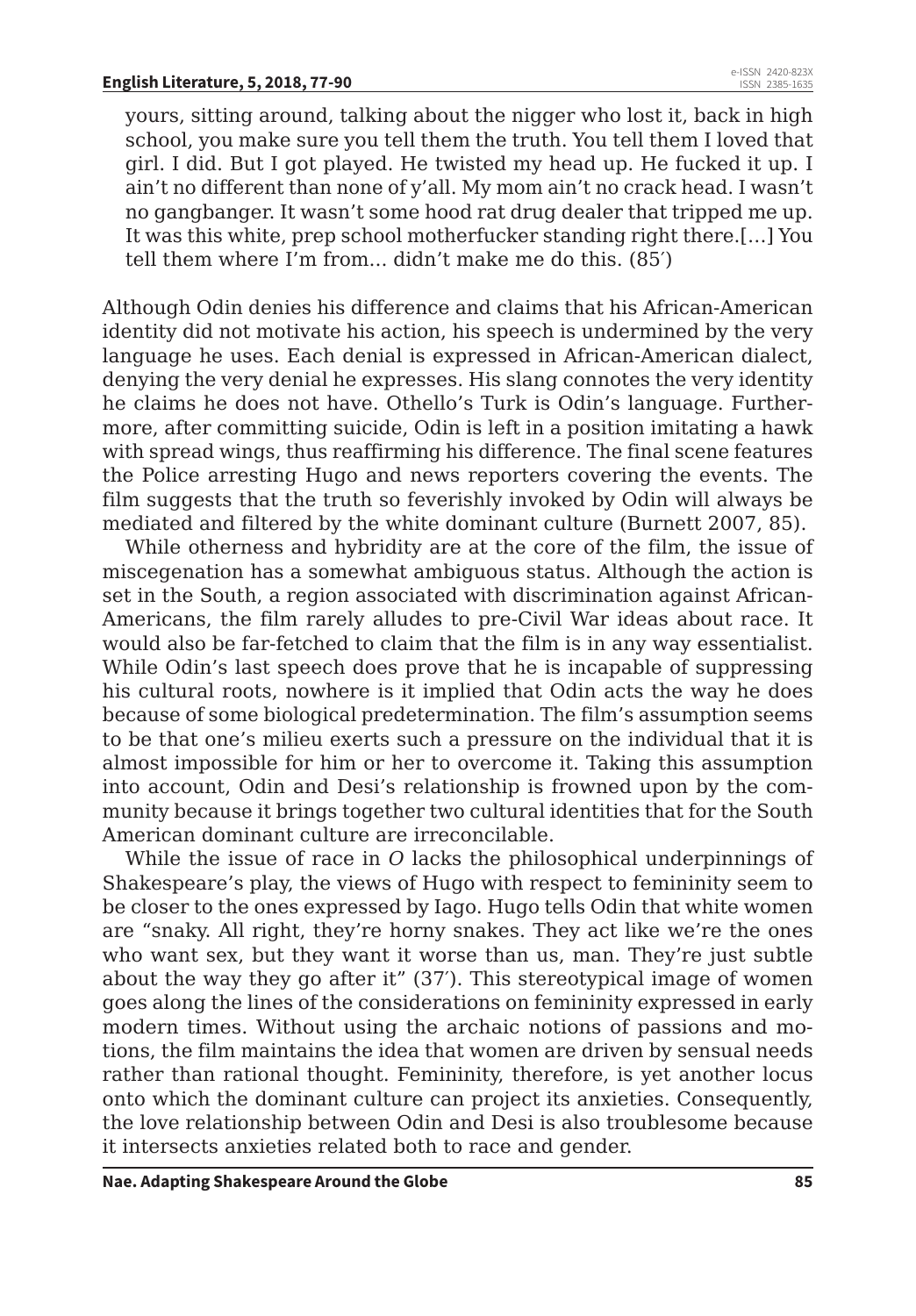#### **4 Vishal Bhardwaj's** *Omkara* **(2006)**

*Omkara* is a 2006 Bollywood appropriation of Shakespeare's *Othello*, directed by Vishal Bhardwaj. In this film the play's narrative is transposed to present day India. The role of Othello is assumed by Omkara, also referred to as Omi, who is a gangster in the service of an influential local political leader called Bhaisaab and whose job is to eliminate Bhaisaab's political rivals. While in *Othello*, hybridity relies on the hero's ethnic and religious in-betweenness, in *Omkara* hybridity is redefined as the protagonist's class liminality. Omkara is a half-caste because his father belonged to an upper caste, while his mother to an inferior one. The manner in which the film approaches hybridity differs from the one found in the play. While Othello's conduct is marked by an internal struggle between his native pre-modern self and his modern adoptive cultural identity, Omi's behaviour is not determined by his hybridity but rather by his identity as a murderer. His downfall is not caused by the conflict between two contradictory cultures that find in the character their liminal space, so there is no struggle between a pre-modern and a modern self that is decisively influenced by the intervention of jealousy. While in Shakespeare's play and in *O* jealousy is the element that overturns the balance in favour of the 'dark,' 'barbaric' side of the character, in *Omkara* jealousy turns from pretext into actual motivation. For Omkara, killing Dolly simply means committing another murder, with the difference that this time there were also personal motives involved.

By replacing ethnic otherness with class alterity, the film precludes some of the anxieties present in *Othello* and *O*. Omkara is no longer suspected of using spells and/or drugs in order to woo Desdemona (Dolly), but the film does, nevertheless, manage to include this motif of the original by visually referencing previous, more faithful, adaptations of the play. If *O* refers to Verdi's *Otello*, Omkara has an intertextual relation with Orson Welles's *Othello*. In Welles's 1951 production, when Othello explains to the duke and the senator how he had made Desdemona love him, the director chooses to focus on Othello's face and follow it through a tracking shot as the character moves, in order to emphasise the character's mesmerising eyes (fig. 2). The antithesis between the aural and visual discourse suggests the idea of hybridity and ambivalence – while Othello disclaims having used magic, he enchants his audience with his gaze. In the same scene in Bhardwaj's film, the camera zooms in on Omkara's mesmerising eyes as he tells Bhaisaab (the Duke) and Dolly's father that he did not force Dolly in any way (fig. 3). Then, after Dolly admits having eloped with Omkara, the film shows her memories of how she and Omkara had come to love one another. These recollections are accompanied by a song in the background that emphasises the same motif of the bewitching eyes: "Don't look in his eyes | Don't listen to them | His eyes will deceive you | They'll mesmerize you while you're awake" (17′).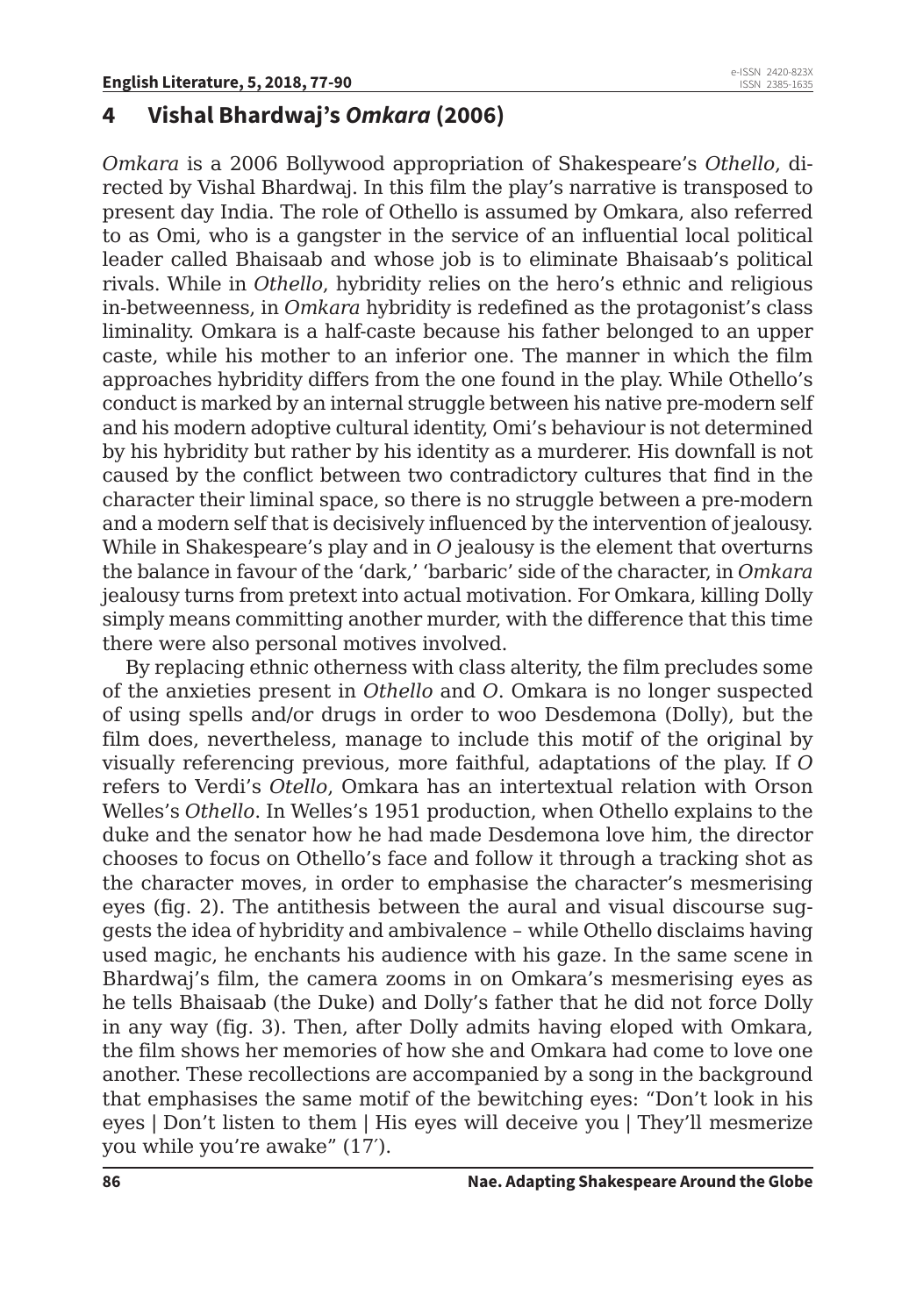

Figure 2. Orson Welles. *Othello*. 1999. DVD, © Image Entertainment



Figure 3. Vishal Bhardwaj. *Omkara*. 2007. DVD, © Eros Entertainment

The theme of the play that the adaptation focuses on is that of miscegenation, which is transposed, refashioned and appropriated to fit the Indian context, where younger couples reject the custom of arranged marriage and marry out of love. According to traditional Hindu culture,

each and every individual has his/her place well-fixed in social and especially in the case hierarchy […]. That goes as far as assuming that even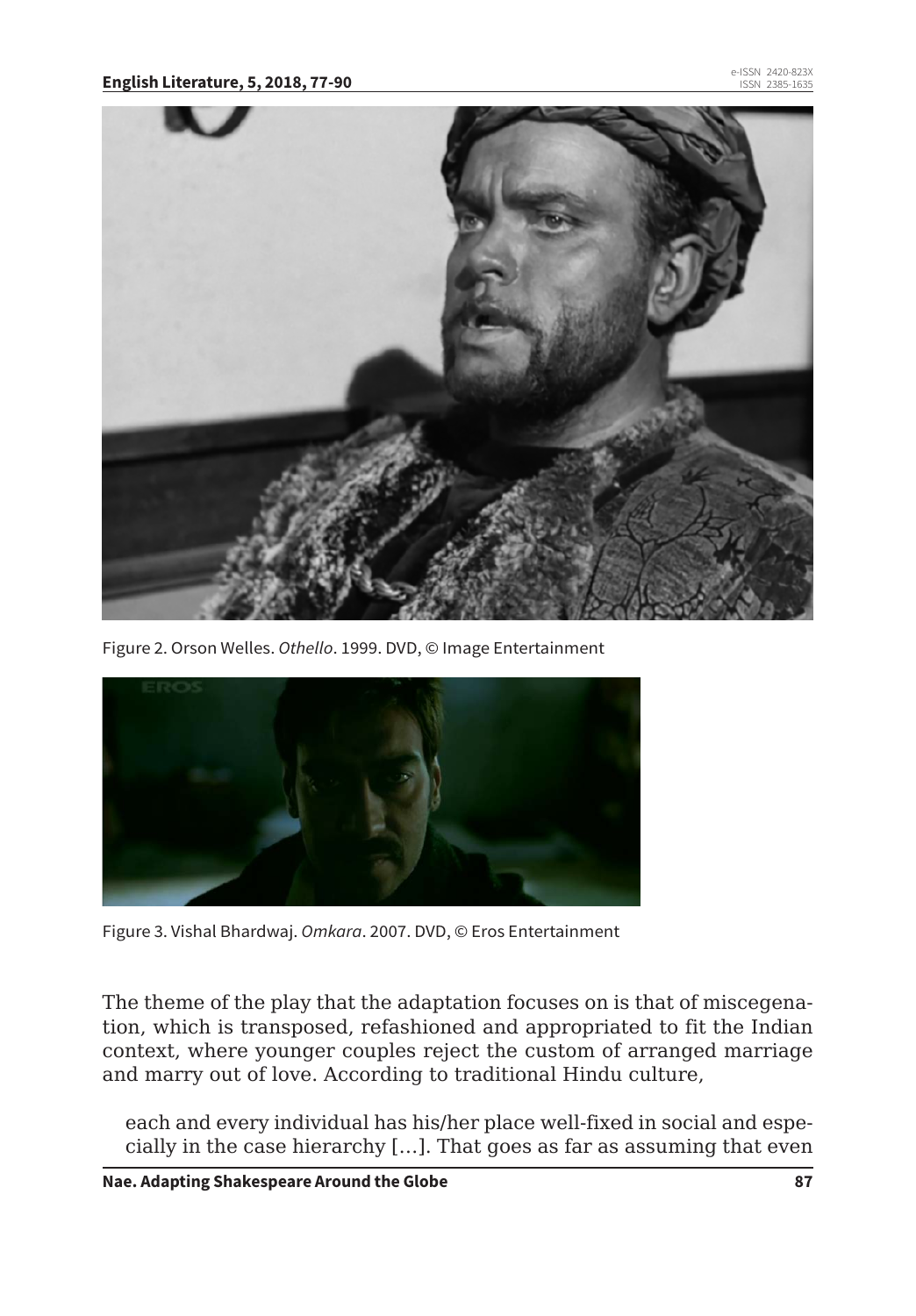criminals have their part to play in the big drama of the universe […] precisely written down in the divine laws of the universe. This explains the importance of arranged marriages as bonds meant to strengthen the family as a group rather than as individual alliances. […] While no marriage is expected to work if it does not have the family blessing, love is expected to be not the cause of marriage but the outcome of it. (Draga-Alexandru 2010, 197)

By adopting agency and marrying Omkara in spite of her father's decision that she should marry Rujju, Dolly rejects traditional Hindu culture and adopts a modern identitarian model that treasures individualism and self-determination above tradition and family/caste bonds. Therefore, it is safe to say that Vishal Bhardwaj translates/adapts/appropriates the Shakespearean theme of miscegenation and makes use of Shakespeare's cultural prestige to undermine the dominant discourse on marriage. Evidently, the tag 'Shakespeare', which is also present on the theatrical poster and the DVD cover of the film, makes the theme of marriage out of love acceptable to the dominant Hindu culture. Had it not been for the cultural capital of the canonical writer, the theme would have either spawned waves of criticism or been censored. As Andre Lefevere argues,

The translation of literature, then, must be heavily regulated because it is potentially – and often actually – subversive, precisely because it offers a cover for the translator to go against the dominant constraints of his or her time, not in his or her own name which, in most cases, would not happen to be all that well known anyway, but rather in the name of, and relying on the authority of a writer who is considered great enough in another literature so as not to be ignored in one's own, at least not if one wants to safeguard that literature against provincialism and other forms of atrophy. (1985, 237-8)

Such political workings are applicable to adaptations, as well, since, in a sense, adaptations presuppose not only a transposition from one medium to another, but also imply accommodating the norms of the target culture. However, sometimes adaptations, such as the one discussed in this section, may only pretend to adopt the norms of the target culture, whereas, in fact, the aim is to reform them.

### **5 Conclusion**

To sum up, Shakespeare's *Othello* is a play that stresses early modern anxieties with respect to otherness – be they racial, religious or related to gender. Othello is a character seeking to fashion a coherent narrative that can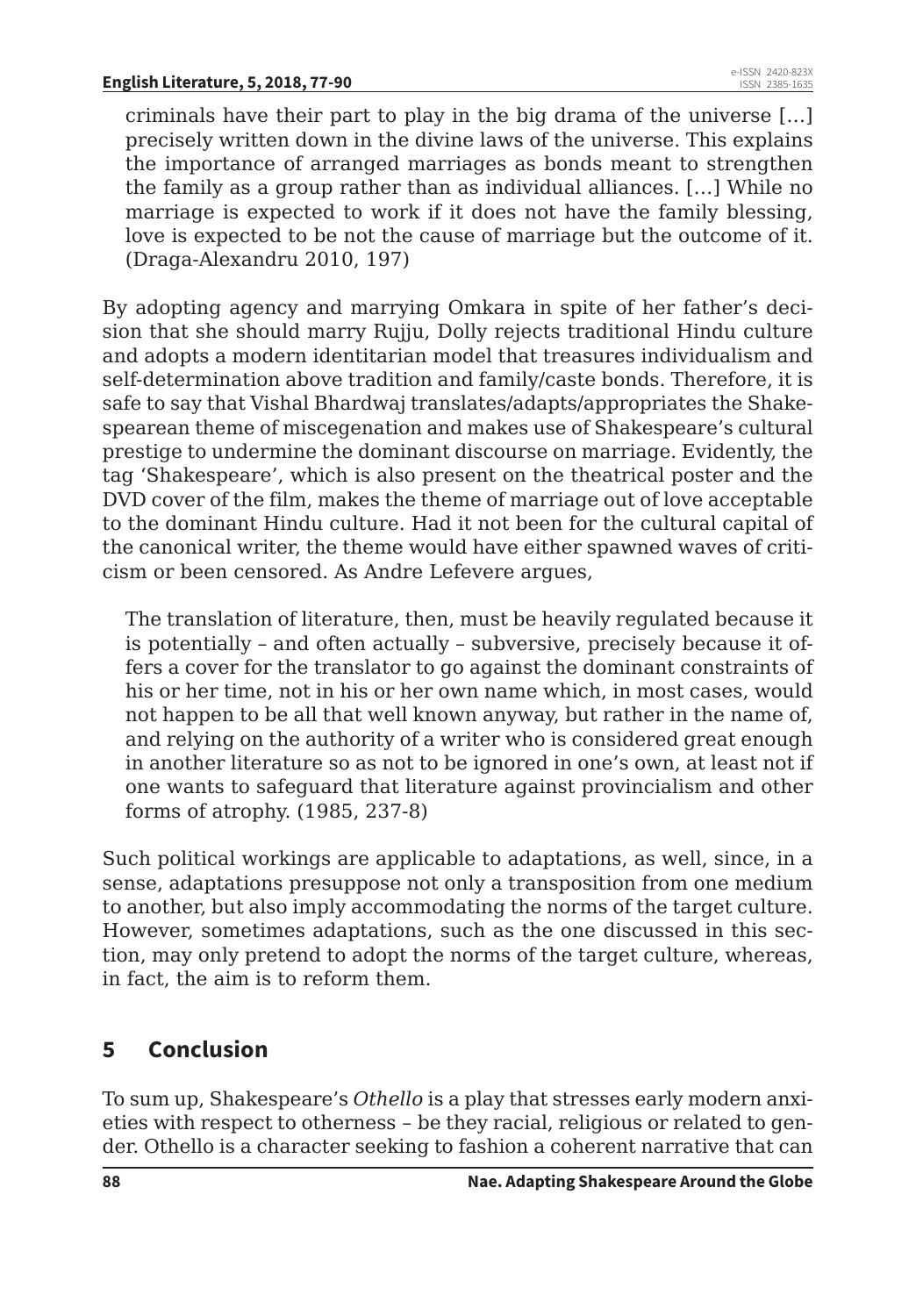incorporate both his sameness and his otherness. However, his endeavour will prove to be a failure, as revealed in the play's denouement where his cultural roots eventually prevail and his appetitive side, referred to as the Turk, take hold of his rational side, referred to as the Venetian. *O* transposes Othello's identitarian conflict and adapts it to the American context of the turn of the millennia. Othello's struggle to bridle the passions becomes Odin's struggle to leave behind his African-American ghetto background. Yet, unlike the play in which otherness is fully rejected, the film sheds light upon the status of difference in the commodified entertainment-geared youth culture. Odin's success is assured by his ability to entertain, which is intimately related to his ethnic otherness. However, whilst contemporary American society does accept difference, this can be manifested only on the terms dictated by the dominant culture. Odin's attempt to break free from the power relations imposed by the ruling white group lead to failure: he is not allowed to be different outside the basketball court, and the truth of his story depends on the global media which is owned and run by the same dominant group. *Omkara* too downplays the tragic hero's inner struggle so that it may better focus on the class and gender constraints imposed by traditional Hindu culture. By appropriating and adapting the theme of miscegenation to the Indian context, the film undermines the dominant traditional practice of arranged marriages and, instead, supports modern marriages founded on the love of the two would-be spouses.

The films investigated in this article reveal Shakespeare's status a global, transnational figure that can be adapted to a variety of local cultures and historical contexts. Shakespeare's *Othello* seems to provide a readymade narrative recipe onto which various cultures can project their own values, tensions, and norms. Shakespeare's plays, including *Othello*, have become cultural battlegrounds where local tensions are disputed and resolved. Moreover, the multitude of ways in which Shakespeare's plays are repurposed is indicative of a liquid (post)modern post-industrial condition of a global culture where top-down power relations are increasingly being contested by bottom-up modes of production. Instead of moving closer to the canon, contemporary audiences bring the canon closer to themselves through adaptations and appropriations in which audiences refashion the canon in accordance with their own expectations.

#### **Bibliography**

- Bhabha, Homi K. (1994). *The Location of Culture*. London; New York: Routledge.
- Burnett, Mark Thornton (2007). *Filming Shakespeare in the Global Marketplace*. New York: Palgrave Macmillan. Palgrave Shakespeare Studies. DOI https://doi.org/10.1057/9780230800809.